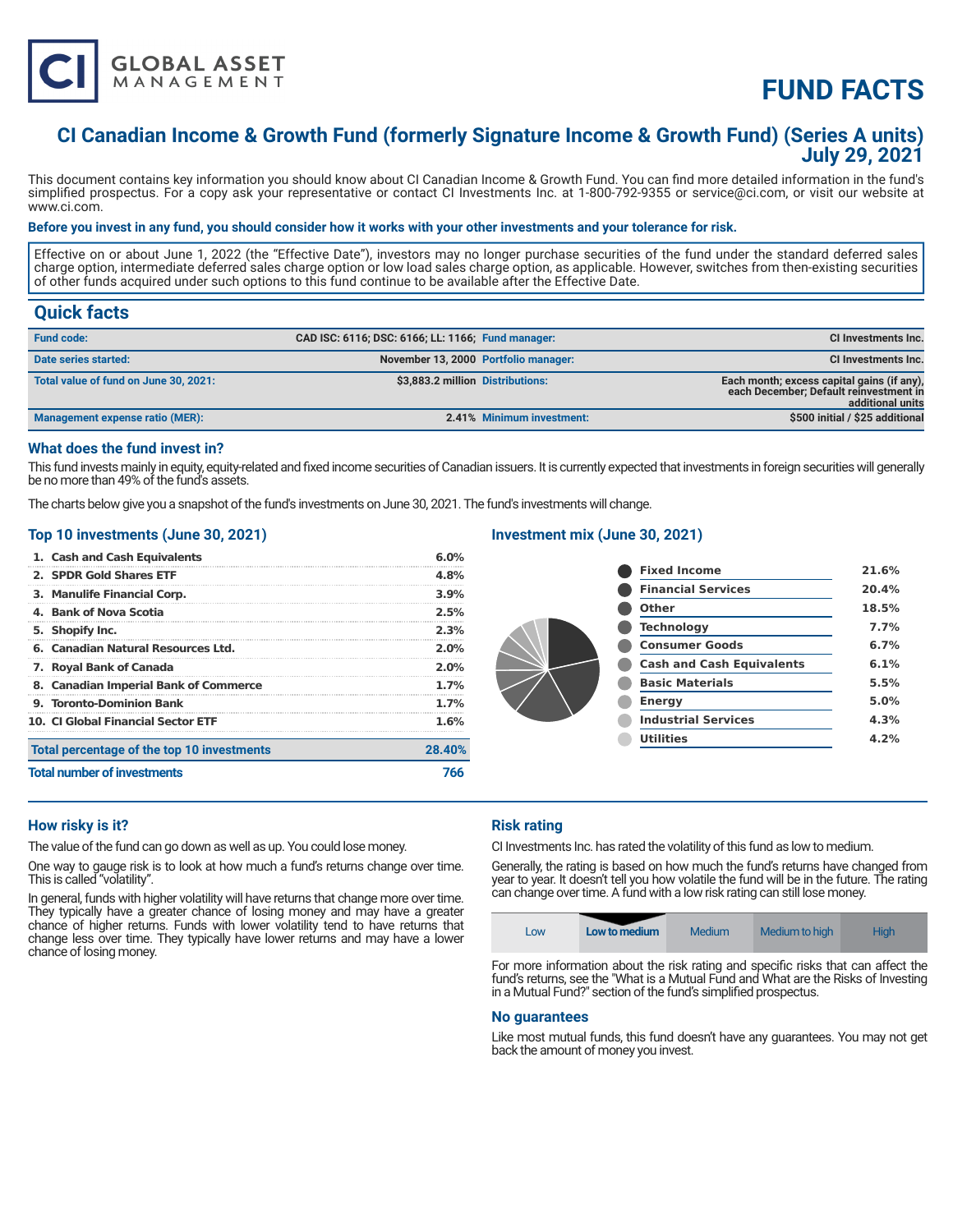# **CI Canadian Income & Growth Fund (formerly Signature Income & Growth Fund) (Series A units)**

### **How has the fund performed?**

This section tells you how Series A securities of the fund have performed over the past 10 calendar years. Returns are after expenses have been deducted. These expenses reduce the fund's returns.

#### **Year-by-year returns**

This chart shows how Series A securities of the fund performed in each of the past 10 calendar years. This fund series dropped in value in 3 of the last 10 calendar years. The range of returns and change from year to year can help you assess how risky the fund has been in the past. It does not tell you how the fund will perform in the future.



#### **Best and worst 3-month returns**

This table shows the best and worst returns for Series A securities of the fund in a 3- month period over the past 10 calendar years. The best and worst 3-month returns could be higher or lower in the future. Consider how much of a loss you could afford to take in a short period of time.

|                     | <b>Return</b> | 3 months ending | If you invested \$1,000 at the beginning of the period |
|---------------------|---------------|-----------------|--------------------------------------------------------|
| <b>Best return</b>  | 9.5%          | June 30, 2020   | Your investment would be \$1,095.                      |
| <b>Worst return</b> | $-14.1\%$     | March 31, 2020  | Vour investment would be \$859.                        |

#### **Average return**

As at June 30, 2021, a person who invested \$1,000 in this series of units of the fund 10 years ago now has \$1,825. This works out to an annual compound return of 6.2%.

## **Who is this fund for?**

#### **This fund may be suitable for you if you:**

- are seeking a regular income
- are investing for the medium term<br>• can telerate low to medium risk
- can tolerate low to medium risk

#### **A word about tax**

In general, you'll have to pay income tax on any money you make on a fund. How much you pay depends on the tax laws of where you live and whether you hold the fund in a registered plan, such as a Registered Retirement Savings Plan or a Tax-Free Savings Account.

Keep in mind that if you hold your fund in a non-registered account, fund distributions are included in your taxable income, whether you get them in cash or have them reinvested.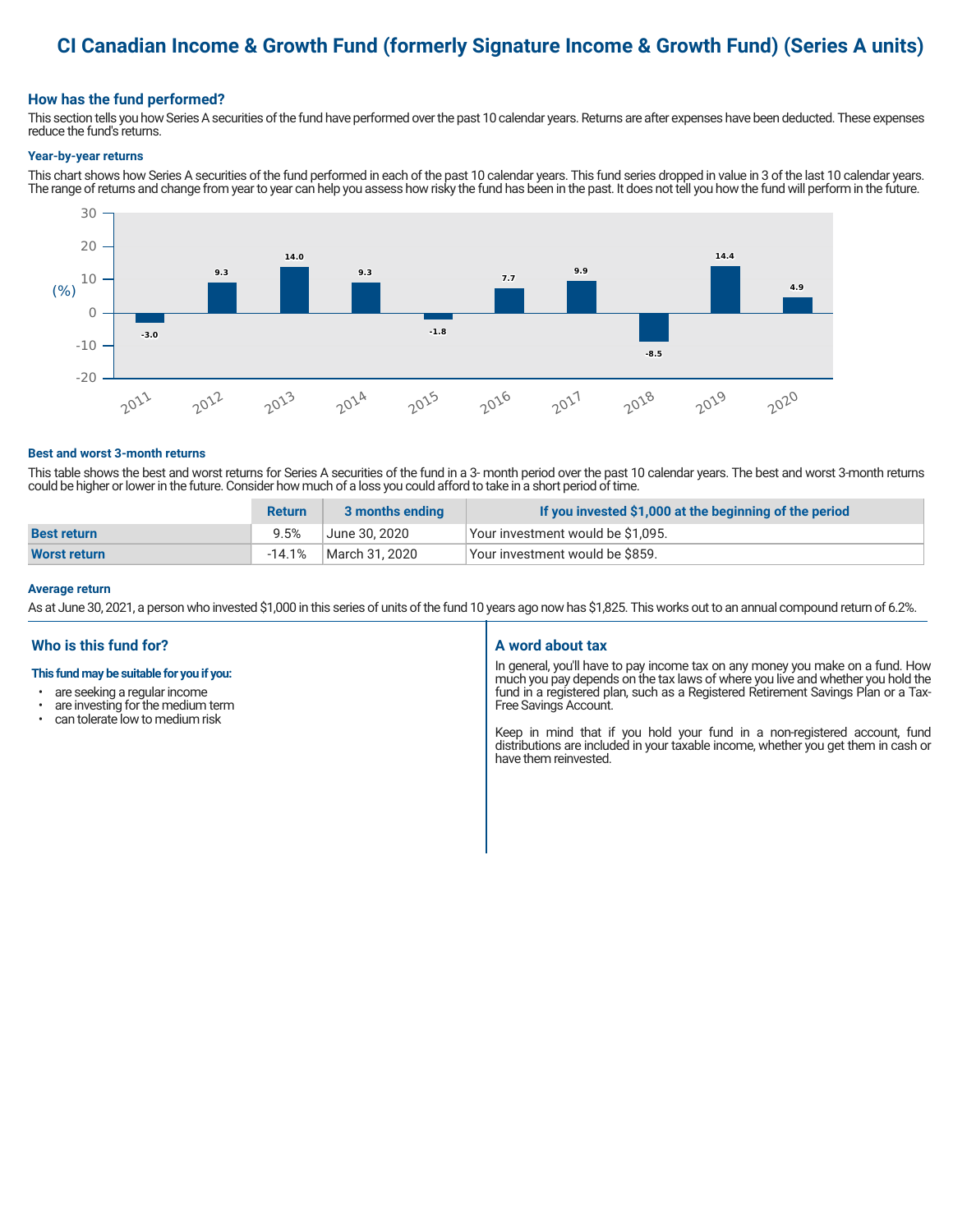# **CI Canadian Income & Growth Fund (formerly Signature Income & Growth Fund) (Series A units)**

### **How much does it cost?**

The following tables show the fees and expenses you could pay to buy, own and sell Series A securities of the fund. The fees and expenses — including any commissions — can vary among series of a fund and among funds. Higher commissions can influence representatives to recommend one investment over another. Ask about other funds and investments that may be suitable for you at a lower cost.

#### **1. Sales charges**

You may have to choose a sales charge option when you buy Series A securities of the fund. Ask about pros and cons of each option.

| What you pay                           |                                                     | <b>How it works</b>                                                                                                                                                                                                                                                               |
|----------------------------------------|-----------------------------------------------------|-----------------------------------------------------------------------------------------------------------------------------------------------------------------------------------------------------------------------------------------------------------------------------------|
| in percent $(\%)$                      | in dollars<br>$(\$)$                                |                                                                                                                                                                                                                                                                                   |
| Initial sales charge                   |                                                     |                                                                                                                                                                                                                                                                                   |
| 0 to 5.0% of the amount you buy        | \$0 to<br>\$50.00 on<br>every<br>\$1,000 you<br>pay | You and your representative decide on the rate.<br>The initial sales charge is deducted from the amount you buy. It goes to your representative's firm as a commission.<br>$\bullet$                                                                                              |
| <b>Standard deferred sales charges</b> |                                                     |                                                                                                                                                                                                                                                                                   |
| If you sell within:                    | \$0 to<br>$$55.00$ on                               | The standard deferred sales charge is a set rate and is deducted from the amount you sell based on the initial cost and<br>number of those securities.                                                                                                                            |
| 5.5%<br>1 year of buying               | every<br>\$1,000 of                                 | When you buy the fund, we pay your representative's firm a commission of 5%. Any standard deferred sales charge you pay<br>$\bullet$<br>when you sell the fund goes to us.                                                                                                        |
| 5.0%<br>2 years of buying              | original                                            | You can sell up to 10% of your securities each year without paying a standard deferred sales charge subject to certain                                                                                                                                                            |
| 5.0%<br>3 years of buying              | cost you<br>sell                                    | restrictions ("10% free redemption right"). Your 10% free redemption right is reduced by the equivalent number of securities<br>you would have received if you had reinvested any cash distributions you received during the calendar year. If you exercised                      |
| 4.0%<br>4 years of buying              |                                                     | your 10% redemption right and redeem your securities before the standard deferred sales charge schedule has expired, your<br>standard deferred sales charge on a full redemption would be the same as if you had not redeemed securities under your                               |
| 4.0%<br>5 years of buying              |                                                     | 10% free redemption right.<br>If you hold the fund in a non-registered account, if applicable, you can ask to receive cash distributions which are not                                                                                                                            |
| 3.0%<br>6 years of buying              |                                                     | subject to standard deferred sales charges.<br>You can switch between standard deferred sales charge funds at any time without paying this sales charge. The standard                                                                                                             |
| 2.0%<br>7 years of buying              |                                                     | deferred sales charge schedule will be based on the date you bought securities of the first fund and the rates and duration<br>of such schedule shall continue to apply.                                                                                                          |
| 0.0%<br>After 7 years                  |                                                     | Your securities will be converted into the initial sales charge option after the expiry of the standard deferred sales charge<br>$\bullet$<br>schedule if you qualify for CI Prestige (and if available for your securities) and such securities will participate in CI Prestige. |
|                                        |                                                     |                                                                                                                                                                                                                                                                                   |
| Low-load sales charges                 |                                                     |                                                                                                                                                                                                                                                                                   |
| If you sell within:                    | \$0 to<br>$$30.00$ on<br>every                      | The low-load sales charge is a set rate and is deducted from the amount you sell based on the initial cost and number of<br>those securities.<br>When you buy the fund, we pay your representative's firm a commission of up to 2.5%. Any low-load sales charge you pay           |
| 3.0%<br>1 year of buying               | \$1,000 of                                          | when you sell the fund goes to us.                                                                                                                                                                                                                                                |
| 2.5%<br>2 years of buying              | original<br>cost you                                | If you hold the fund in a non-registered account, if applicable, you can ask to receive cash distributions which are not<br>subject to low-load sales charges.                                                                                                                    |
| 2.0%<br>3 years of buying              | sell                                                | You can switch between low-load sales charge funds at any time without paying this sales charge. The low-load sales<br>charge schedule will be based on the date you bought securities of the first fund and the rates and durati                                                 |
| 0.0%<br>After 3 years                  |                                                     | schedule shall continue to apply.<br>Your securities will be converted into the initial sales charge option after the expiry of the low-load sales charge schedule if you qualify for CI Prestige (and if available for your securities) and such securities will p               |
|                                        |                                                     |                                                                                                                                                                                                                                                                                   |